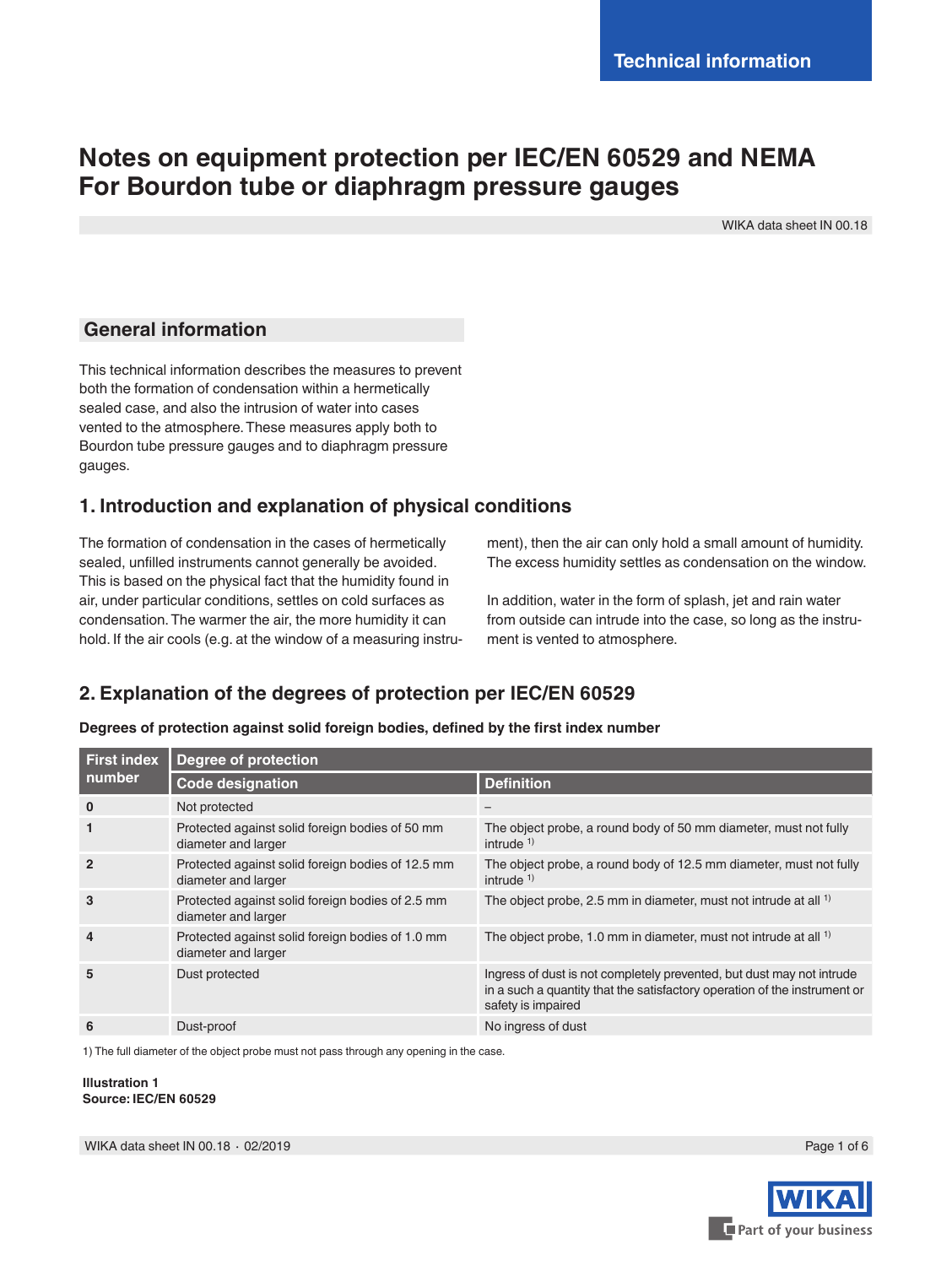#### **Degrees of protection against water, defined by the second index number**

| <b>Second</b><br>index<br>number | <b>Degree of protection</b>                                           |                                                                                                                                                                                                                                                                                        |  |  |  |  |  |
|----------------------------------|-----------------------------------------------------------------------|----------------------------------------------------------------------------------------------------------------------------------------------------------------------------------------------------------------------------------------------------------------------------------------|--|--|--|--|--|
|                                  | <b>Code designation</b>                                               | <b>Definition</b>                                                                                                                                                                                                                                                                      |  |  |  |  |  |
| $\mathbf 0$                      | Not protected                                                         |                                                                                                                                                                                                                                                                                        |  |  |  |  |  |
| $\mathbf{1}$                     | Protected against dripping water                                      | Perpendicularly falling drops must have no damaging effects.                                                                                                                                                                                                                           |  |  |  |  |  |
| $\overline{2}$                   | Protected against dripping water when the case is<br>inclined to 15°. | Perpendicularly falling drops must have no damaging effects, when<br>the case is inclined to an angle of up to 15°, either side of perpen-<br>dicular.                                                                                                                                 |  |  |  |  |  |
| 3                                | Protected against sprayed water                                       | Water that is sprayed at an angle of up to 60°, either side of per-<br>pendicular, must have no damaging effects.                                                                                                                                                                      |  |  |  |  |  |
| 4                                | Protected against splash water                                        | Water that splashes against the case from any direction must have<br>no damaging effects.                                                                                                                                                                                              |  |  |  |  |  |
| 5                                | Protected against water jets                                          | Water that splashes against the case, as a jet, from any direction,<br>must have no damaging effects.                                                                                                                                                                                  |  |  |  |  |  |
| 6                                | Protected against strong water jets                                   | Water that splashes against the case, as a strong jet, from any<br>direction, must have no damaging effects.                                                                                                                                                                           |  |  |  |  |  |
| $\overline{7}$                   | Protected against the effects of temporary immersion<br>in water      | Water must not enter in any quantity which could cause damage,<br>when the case, under standardised pressure and temperature<br>conditions, is temporarily immersed in water.                                                                                                          |  |  |  |  |  |
| 8                                | Protected against the effects of permanent immersion<br>in water      | Water must not enter in any quantity which could cause damage,<br>when the case is permanently immersed in water, under conditions<br>which must be agreed between the manufacturer and user. The<br>conditions must, however, be more demanding than those for the<br>index number 7. |  |  |  |  |  |

# **Illustration 2**

**Source: IEC/EN 60529**

#### **Example: Ingress protection IP65**

- First index number 6: Dust-proof, no ingress of dust
- Second index number 5: Protected against water jets: Water that splashes against the case as a jet from any direction must have no damaging effects.

# **3. Comparison of NEMA (National Electrical Manufacturers Association) and IEC/EN 60529**

| <b>NEMA ingress protection</b><br><b>Model number</b> | IEC/EN 60529 ingress<br>protection<br><b>Classification</b> |
|-------------------------------------------------------|-------------------------------------------------------------|
| 1                                                     | <b>IP10</b>                                                 |
| $\overline{2}$                                        | <b>IP11</b>                                                 |
| 3                                                     | <b>IP54</b>                                                 |
| 3 R                                                   | IP14                                                        |
| 3S                                                    | <b>IP54</b>                                                 |
| 4 and 4 X                                             | <b>IP66</b>                                                 |
| 5                                                     | <b>IP52</b>                                                 |
| 6 and 6 P                                             | IP <sub>67</sub>                                            |
| 12 and 12 K                                           | <b>IP52</b>                                                 |
| 13                                                    | <b>IP54</b>                                                 |

#### **Illustration 3**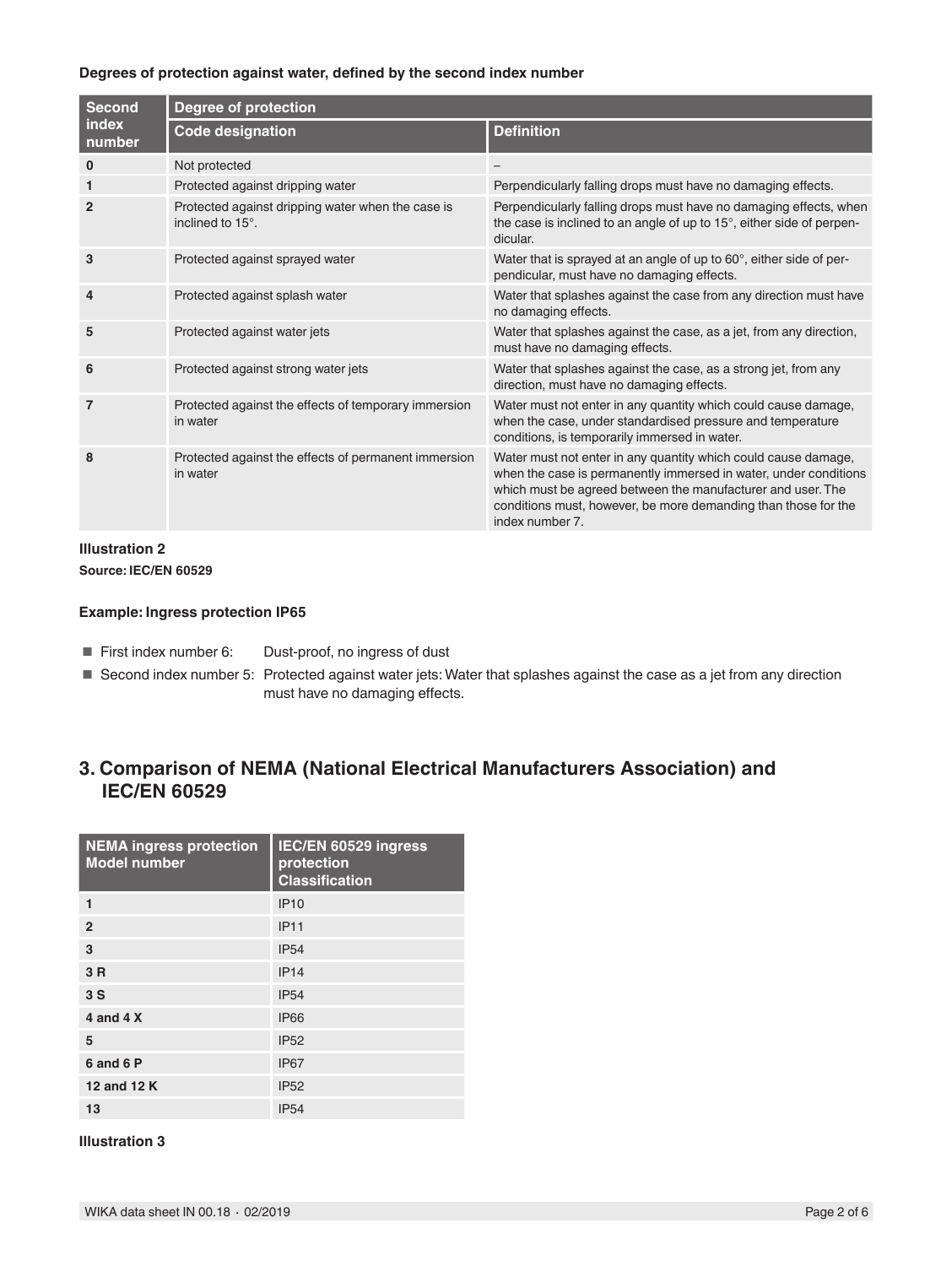### **4. Measures against the formation of condensation**

#### **Different fill fluids depending on the ambient temperature and the electrical conductivity**

In order to avoid the formation of condensation in the case, WIKA recommends filling the instruments with glycerine. For contact gauges, the filling can be made with silicone oil, since silicone oil, unlike glycerine, is not hygroscopic and therefore prevents a short-circuit within the instrument.

If the ambient temperature drops below -20 °C, then we recommend that the instrument absolutely must be filled with silicone oil. Even at temperatures down to -50 °C, silicone oil can still be used due to its low viscosity.

For flammable and/or explosive media, e.g. oxygen, inert fill fluids must be used.

# **5. Hermetically sealed instruments and effects associated with them**

In order to prevent the intrusion of water into the case, it is recommended that an ingress protection method is chosen that reliably inhibits this (see illustrations 1 and 2). The ingress protection demands that the instrument is hermetically sealed.

With vented instruments, the vent valve has to be closed in order to achieve the specified ingress protection. This, however, produces a temperature error, which can affect the measuring result (see illustrations 4, 5 and 6). Therefore the vent valve has to be opened for a short time before reading the measured value.

### **5.1 Temperature errors in unfilled and filled Bourdon tube pressure gauges**

A standard 232.50/30 instrument with a pressure range greater than 25 bar can be made hermetically sealed without any problems, and manufactured with an ingress protection of IP66. The temperature error that occurs with these instruments is negligible, since it is so small in relation to the pressure range, that the instrument still will operate within its specified class accuracy.

Instruments with a scale range of less than 25 bar can likewise be made hermetically sealed, though a temperature error will then be present (see illustration 4). The temperature errors present are shown in the following graphs.

#### **Temperature errors in hermetically sealed, unfilled Bourdon tube pressure gauges**



**Illustration 4**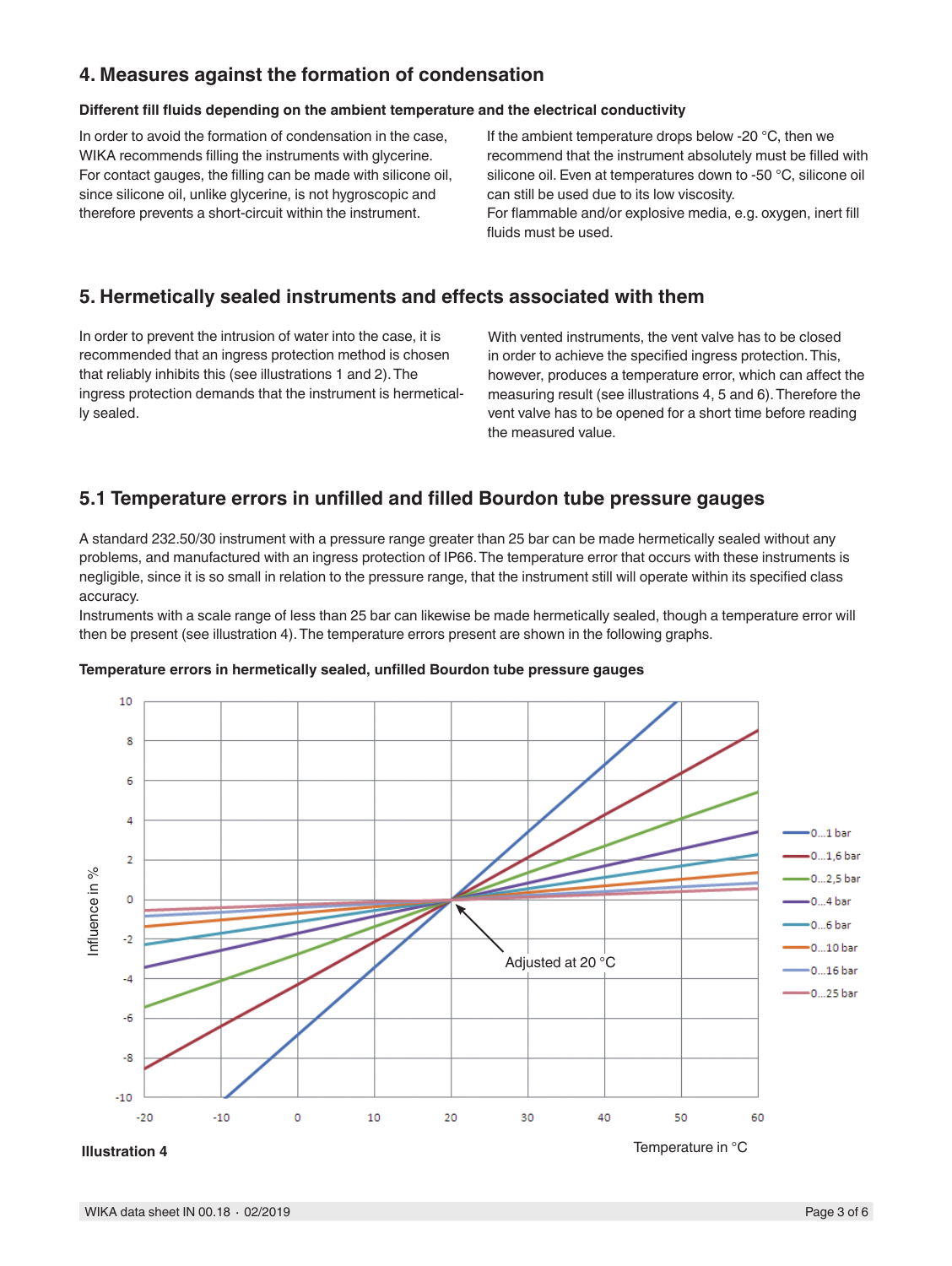### **Temperature errors in hermetically sealed, filled Bourdon tube pressure gauges**

Filled to 90 % with glycerine



Filled to 90 % with silicone oil

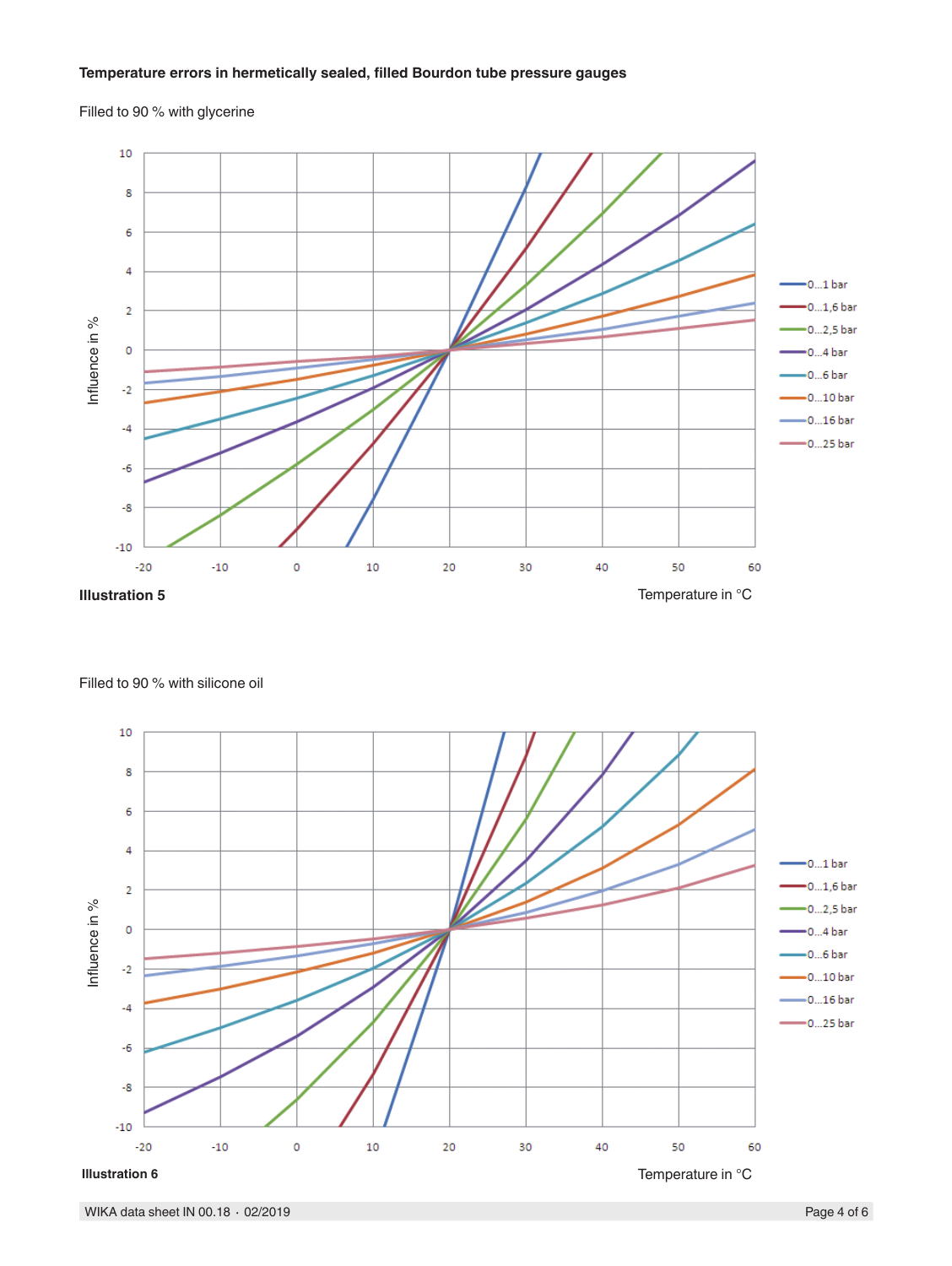### **5.1 Temperature errors in unfilled and filled diaphragm pressure gauges**

With model 4, 5 and 7 hermetically sealed diaphragm pressure gauges, the temperature error for scale ranges ≥ 100 mbar is negligible. For scale ranges < 100 mbar we recommend only using instruments with a pressure compensating diaphragm.

For instrument models 73x.14, DPG40, DPGS40, DPGS40TA, DPGT40, DPS40, 700.01/02 and 7x2.15, due to their mechanical design, there are no additional temperature errors.

# **5.3 Model overview**

**Pressure gauges for which the formation of condensation and the ingress of water from the outside can be prevented:**

| <b>Influence</b>                    | Bourdon tube pressure gauges      |                                                  |                                   |                                                     | Diaphragm pressure gauges                                                              |                                   |                                          |                                         |                                          |                                                                                      |                                                                                       |
|-------------------------------------|-----------------------------------|--------------------------------------------------|-----------------------------------|-----------------------------------------------------|----------------------------------------------------------------------------------------|-----------------------------------|------------------------------------------|-----------------------------------------|------------------------------------------|--------------------------------------------------------------------------------------|---------------------------------------------------------------------------------------|
|                                     | <b>Model 2</b><br>unfilled        |                                                  |                                   | Model 2 filled                                      | <b>I</b> Model<br>233.30<br>filled, with<br>pressure<br>compen-<br>sating<br>diaphragm | unfilled                          |                                          | Model 4 and 7   Model 4 and 7<br>filled |                                          | Model 4<br>and 7 un-<br>filled, with<br>pressure<br>compensat-<br>ing dia-<br>phragm | <b>Model 4 and</b><br>7 filled, with<br>pressure<br>compensat-<br>ling dia-<br>phragm |
|                                     | 25 ≥<br>bar                       | < 25<br>bar                                      | $\geq 25$<br>bar                  | < 25<br>bar                                         | all pres-<br>sure<br>ranges                                                            | >100<br>mbar                      | < 100<br>mbar                            | >100<br>mbar                            | < 100<br>mbar                            | all pressure all pressure<br>ranges                                                  | ranges                                                                                |
| <b>Formation of</b><br>condensation | unavoidable                       |                                                  | $\checkmark$                      | $\checkmark$                                        | $\checkmark$                                                                           | unavoidable                       |                                          | $\checkmark$                            | $\checkmark$                             | unavoidable                                                                          | $\checkmark$                                                                          |
| <b>Hermetically</b><br>sealed $1$ ) | Influ-<br>ence<br>negligi-<br>ble | For in-<br>fluence<br>see<br>illustra-<br>tion 4 | Influ-<br>ence<br>negli-<br>gible | For<br>influence<br>see illus-<br>tration 5<br>or 6 | $\checkmark$                                                                           | Influ-<br>ence<br>negligi-<br>ble | Tech-<br>nically<br>not<br>solva-<br>ble | Influ-<br>ence<br>negligi-<br>ble       | Tech-<br>nically<br>not<br>solva-<br>ble | $\checkmark$                                                                         | $\checkmark$                                                                          |

1) Hermetically sealed = air-tight case

**Illustration 7**

# **6. Pressure compensating diaphragm**

As can be seen in illustration 7, formation of condensation in filled pressure gauges can be prevented by the use of pressure compensation diaphragms, without any temperature error. Pressure compensation diaphragms can be used for all safety pressure gauges per EN 837-1 S3.



**Illustration 8: Rear wall of case with pressure compensating diaphragm, nominal size 63**

**Illustration 9: Rear wall of case with pressure compensating diaphragm, nominal size 100**